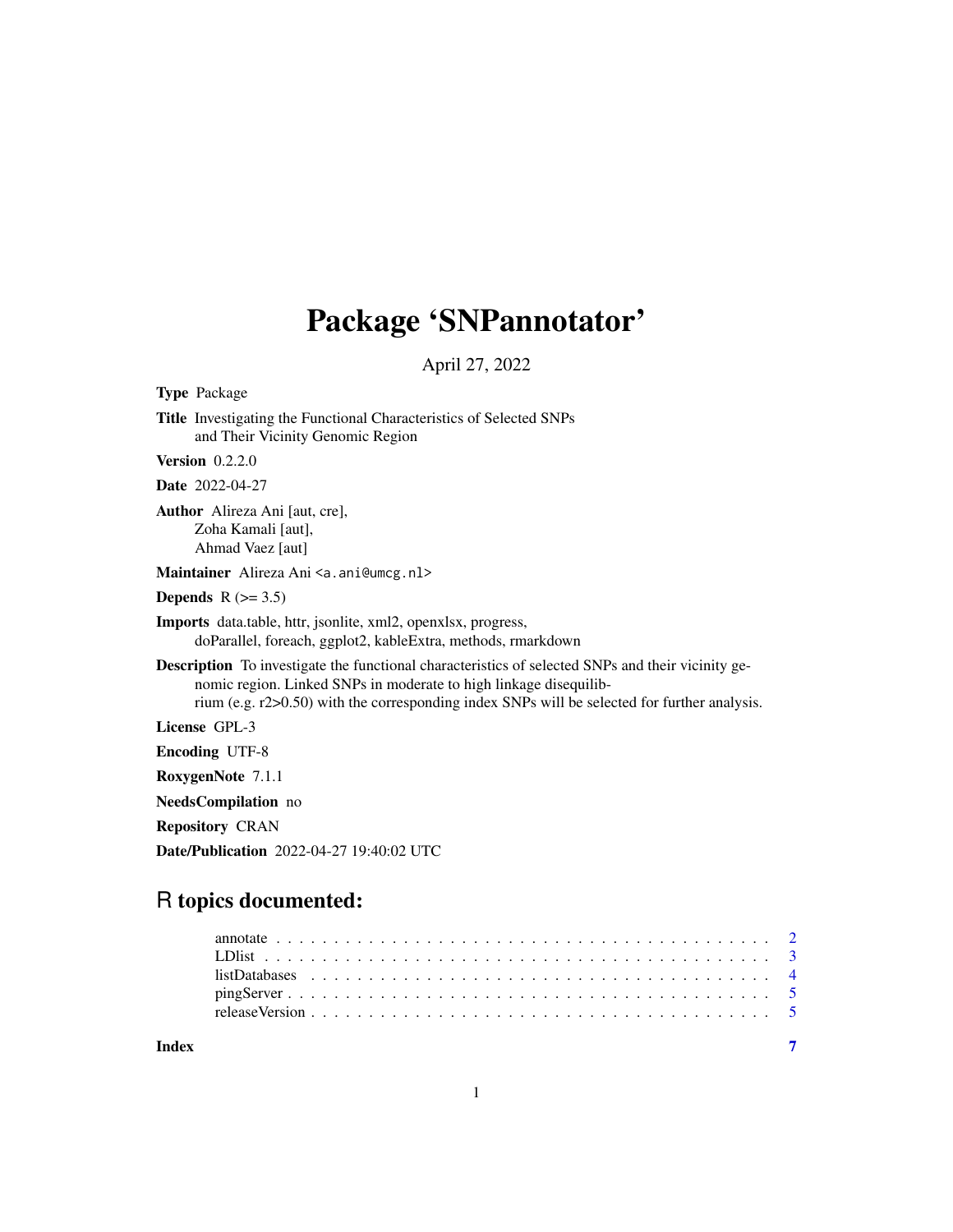<span id="page-1-0"></span>

# Description

This function receives a list of variants and checks their information on Ensembl website via the Ensembl REST API server.

# Usage

```
annotate(
  rslist,
  server,
 db,
 outputPath,
 window_size = 500,
 r2 = 0.5,
 LDlist = TRUE,cadd = FALSE,
  geneNames.file = NULL,
  regulatoryType.file = NULL,
 cores = 0)
```
# Arguments

| A vector of rs numbers.                                                                                                                     |  |  |  |  |  |  |  |
|---------------------------------------------------------------------------------------------------------------------------------------------|--|--|--|--|--|--|--|
| Name of the server. "https://rest.ensembl.org" can be used for GRCh38 and<br>"https://grch37.rest.ensembl.org" for GRCh37.                  |  |  |  |  |  |  |  |
| The population database for calculating LD scores. This can be found using<br>listDatabases function.                                       |  |  |  |  |  |  |  |
| The report file will be saved in this path as an Excel file (xlsx)                                                                          |  |  |  |  |  |  |  |
| Number of base pairs around the variant for checking LD scores ( $max = 500kb$ )                                                            |  |  |  |  |  |  |  |
| The LD threshold for selecting variants around the target SNP.                                                                              |  |  |  |  |  |  |  |
| If set to TRUE, variants in high LD will be found and added to the output.                                                                  |  |  |  |  |  |  |  |
| If set to TRUE, the CADD scores will be added to variant information.                                                                       |  |  |  |  |  |  |  |
| geneNames file path the gene information file (*.rds). Default value is NULL and ENSEMBL<br>website will be checked if no file is provided. |  |  |  |  |  |  |  |
| regulatoryType.file                                                                                                                         |  |  |  |  |  |  |  |
| path the variants regulatory type information file (*.rds). Default value is NULL<br>and this step will be skipped if no file is provided.  |  |  |  |  |  |  |  |
| set to a value above 0 for parallel processing.                                                                                             |  |  |  |  |  |  |  |
|                                                                                                                                             |  |  |  |  |  |  |  |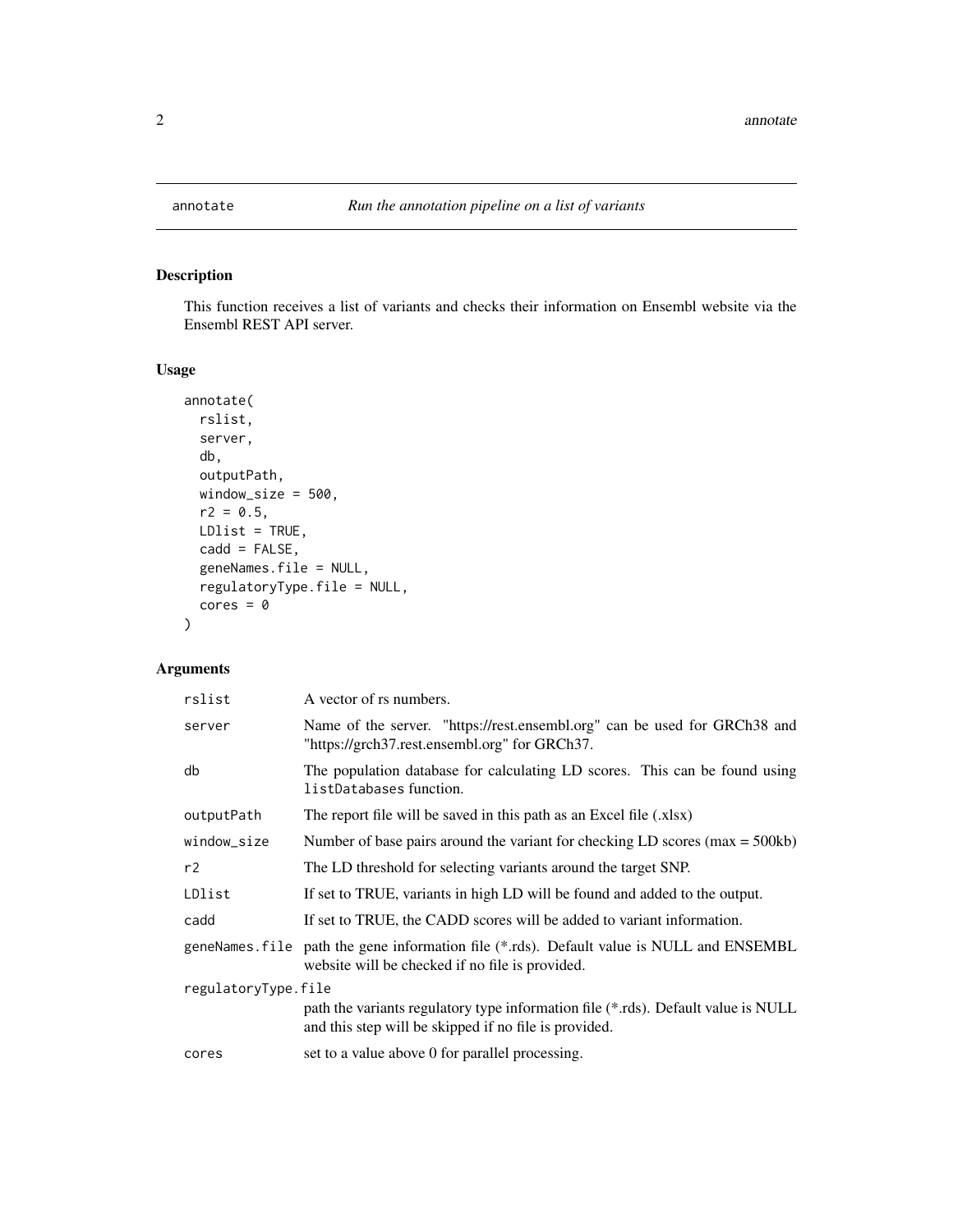#### <span id="page-2-0"></span>LDIst 3

# Value

a data table with all variant information is returned.

# Examples

```
## Not run:
# select the required server
server <- "https://grch37.rest.ensembl.org"
# select the database for population data
# this can be selected from listDatabases() function
db <- "1000GENOMES:phase_3:EUR"
# create a vector of required SNPs
rslist=c('rs236349')
output <- annotate(rslist,server,db,
  outputPath = paste(tempdir(),'sampleOutput.xlsx',sep="/"),
  window_size = 500,
 r2 = .9,
  cadd = FALSE)
## End(Not run)
```
#### LDlist *Find variants in high LD with the lead SNP.*

# Description

This function returns a list of variables that are in high LD with the lead variant.

#### Usage

```
LDlist(rslist, server, db, window_size, r2)
```
# Arguments

| rslist      | A vector of rs numbers.                                                                                                    |
|-------------|----------------------------------------------------------------------------------------------------------------------------|
| server      | Name of the server. "https://rest.ensembl.org" can be used for GRCh38 and<br>"https://grch37.rest.ensembl.org" for GRCh37. |
| db          | The population database for calculating LD scores. This can be found using<br>listDatabases function.                      |
| window size | Number of base pairs around the variant for checking LD scores ( $max = 500kb$ )                                           |
| r2          | The LD threshold for selecting variants around the target SNP.                                                             |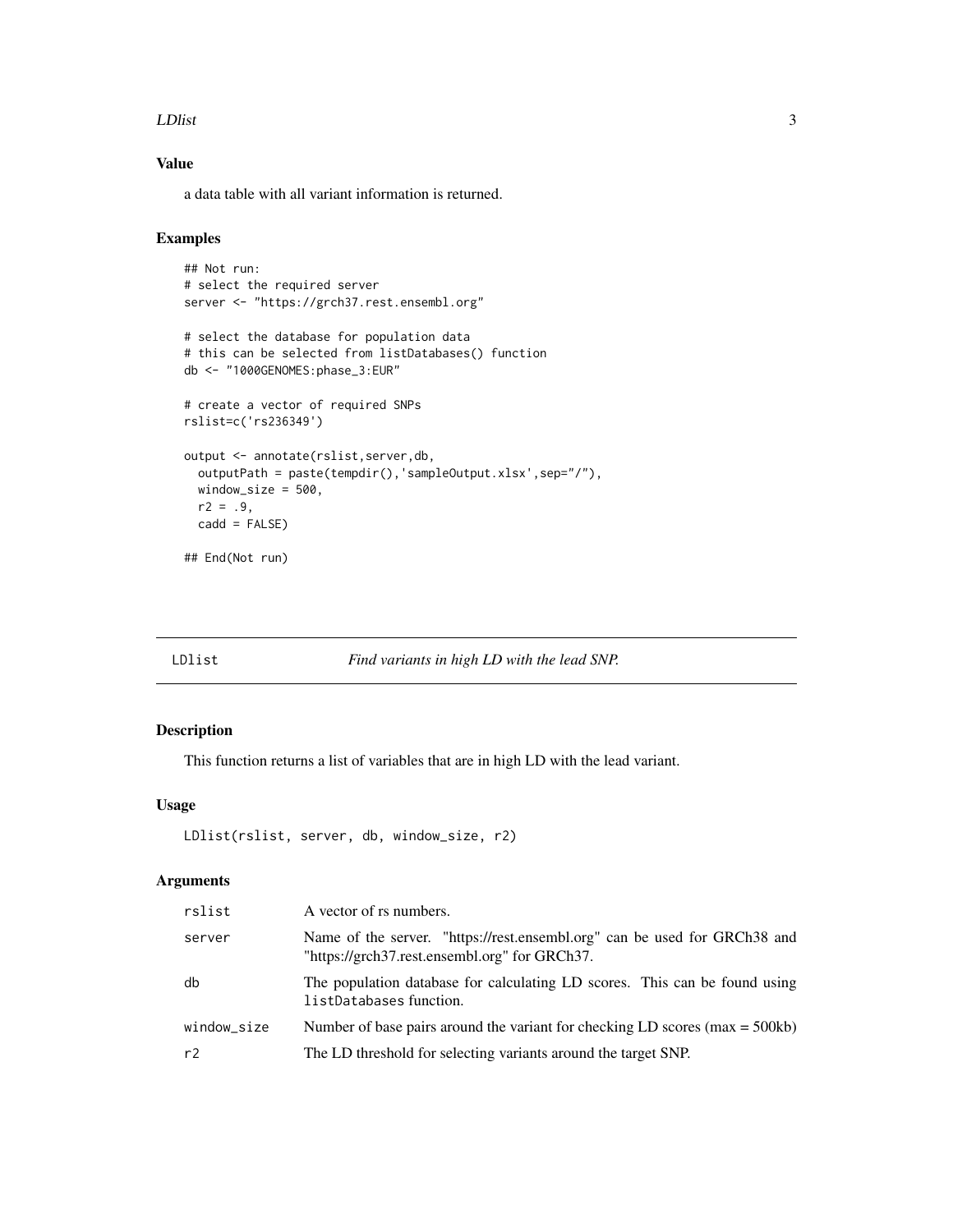#### Value

a data table with variant information.

#### Examples

```
# select the required server
server <- "https://grch37.rest.ensembl.org"
# select the database for population data
# this can be selected from listDatabases() function
db <- "1000GENOMES:phase_3:EUR"
# create a vector of required SNPs
rslist=c('rs236349')
# fetch the LD list
output <- LDlist(rslist,server,db,500,0.8)
```
listDatabases *List population from human database (1000 Genomes project)*

#### Description

This function list the name, description and size of the available populations in 1000 Genomes project database. This database will be used for returning variables in high LD with the target SNP.

#### Usage

```
listDatabases(server)
```
#### Arguments

server name of the server. "https://rest.ensembl.org" can be used for GRCh38 and "https://grch37.rest.ensembl.org" for GRCh37.

# Value

A data table is returned which includes the name, description and size of the available populations in 1000 Genomes project database.

#### Examples

```
# select the required Ensembl server
server = "https://rest.ensembl.org"
```
# check the available population data for the selected server listDatabases("https://rest.ensembl.org")

<span id="page-3-0"></span>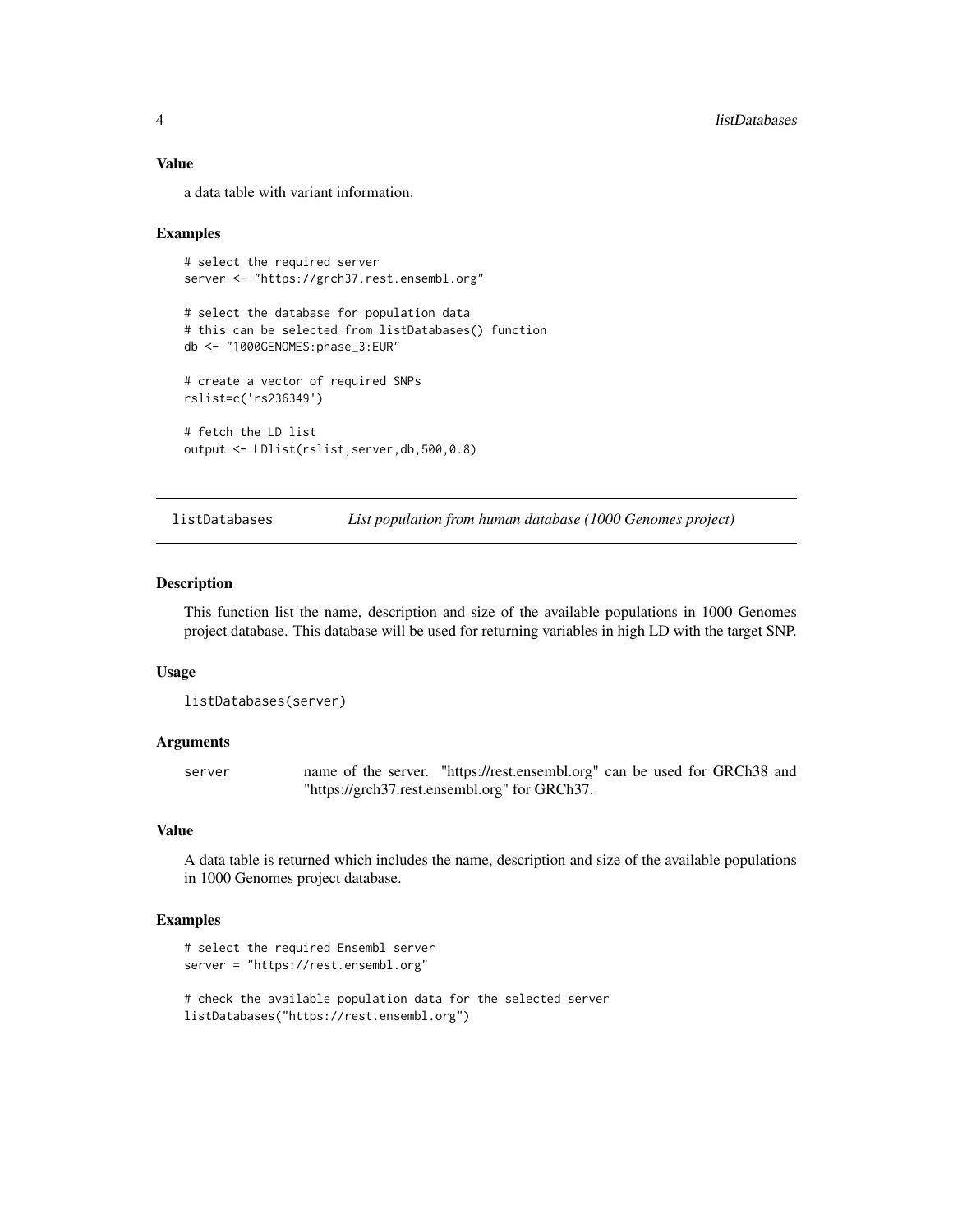<span id="page-4-0"></span>

# Description

This function test whether the Ensembl server is accessible or not

#### Usage

```
pingServer(server)
```
#### Arguments

server name of the server. "https://rest.ensembl.org" can be used for GRCh38 and "https://grch37.rest.ensembl.org" for GRCh37.

#### Value

a message is displayed to the user

#### Examples

```
# select the required Ensembl server
server = "https://rest.ensembl.org"
```

```
# check if server is accessible
pingServer(server)
```
releaseVersion *Shows the data releases available on this REST server.*

# Description

Shows the data releases available on this REST server. May return more than one release (unfrequent non-standard Ensembl configuration).

#### Usage

```
releaseVersion(server)
```
#### Arguments

server name of the server.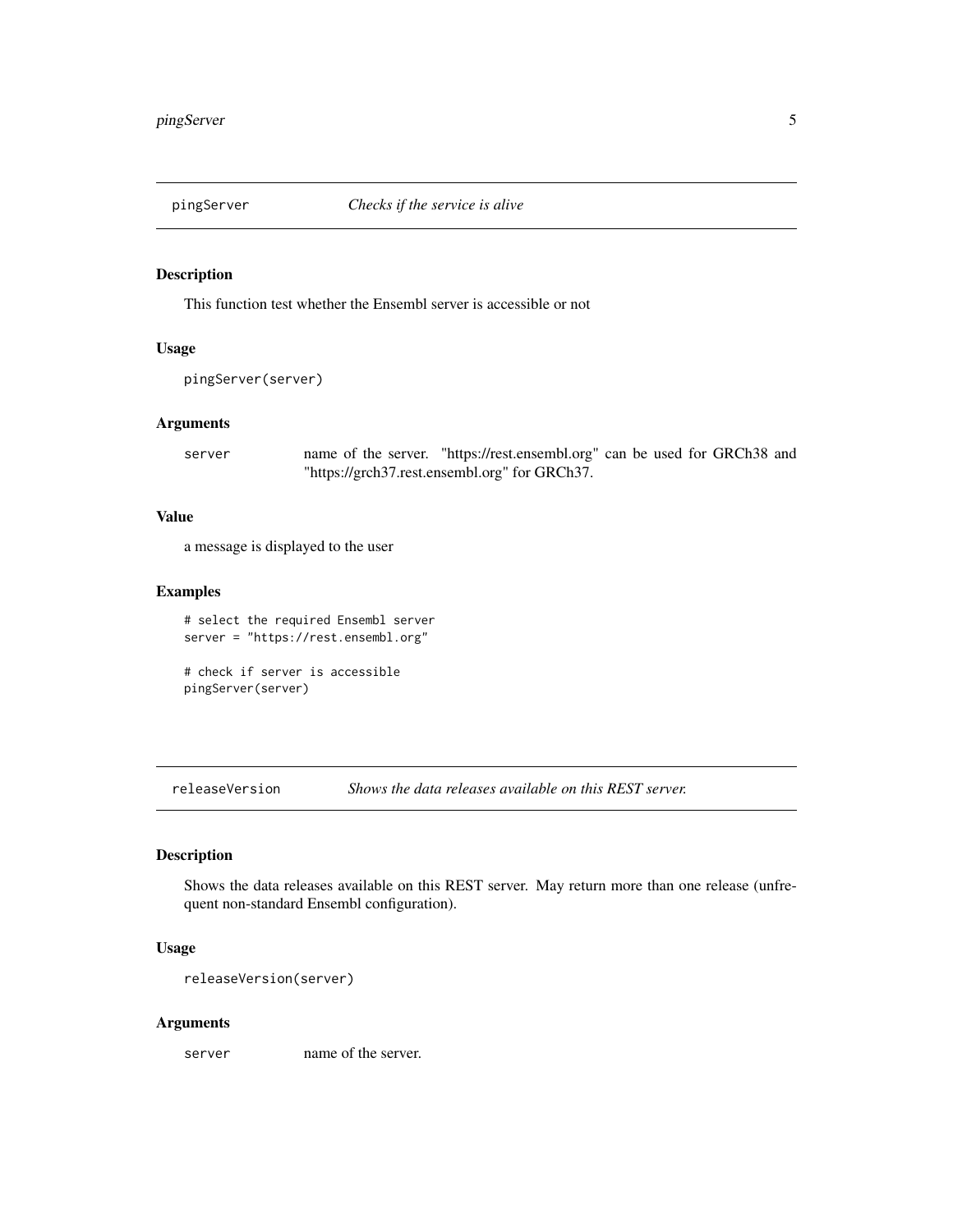# 6 releaseVersion

# Value

a message is displayed to the user

# Examples

# select the required Ensembl server server = "https://rest.ensembl.org"

# check the data releases of the selected server releaseVersion(server)